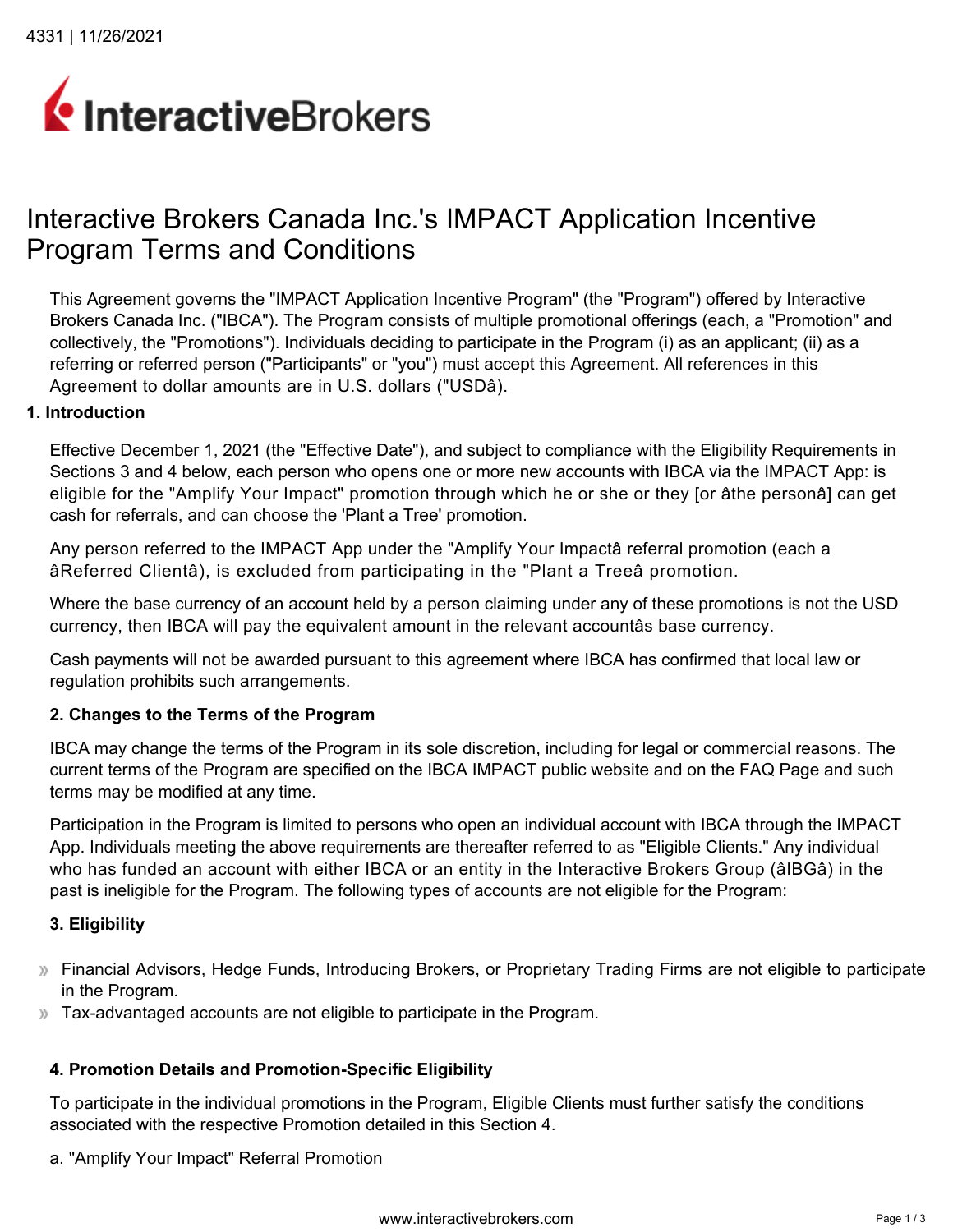As an Eligible Client you may refer up to 5 friends or family members to the IMPACT App and receive a \$30 credit to your IMPACT App account up to a maximum credit of \$150 once the following conditions are met:

a) you maintain a net deposit of at least \$1,000 (i.e., any cash deposits and position transfers into the account less any cash withdrawals and position transfers out of the account) for 180 days after the date of the referred person's initial deposit;

b) the referred person makes a deposit of at least \$1,000 in the first 30 days following referral and maintains a net deposit of at least \$1,000 for 180 days after the date of that initial deposit; and

c) the promotion cap has not yet been reached (this promotion is capped at an internally determined aggregate maximum dollar amount, subject to change at IBCA's sole discretion).

If you refer a person under the "Amplify Your Impactâ referral promotion, you are prohibited from acting as broker or dealer, as defined by applicable law, and from having any involvement with the Referred Clients' IBCA IMPACT accounts beyond the initial

referral. By participating in the Program, you acknowledge and agree that you will not have any involvement with the IBCA account of a Referred Client after the initial referral. Specifically, you agree not to do any of the following:

1. Help set up the Referred Client's account;

2. Train Referred Clients to use IBCA's trading platform, solicit or pace orders or have any other ongoing involvement in the Referred Client's trading of their IBCA account;

3. Act as financial advisor or hold power of attorney or discretionary trading authority over a Referred Client's account;

- 4. Act as a point of contact between the Referred Client and IBCA;
- 5. Distribute advertising or marketing materials about IBCA without IBCA's written consent; or
- 6. Hold yourself out as an employee or agent of IBCA or IBG.
- b. One Additional Promotion

When applying to open a new account through the IMPACT App, you will also be able to select this additional reward option.

i. "Plant a Tree" Promotion

For every \$1,000 in net deposits that you maintain in your account for a minimum of 180 business days, IBCA will have a nonprofit organization plant 25 trees.

Additional information on the organization we partner with on this promotion and the main areas in need of tree planting is available here:Â <https://onetreeplanted.org/collections/where-we-plant>

# **5. Exclusions**

This Program is not valid with any other offers and is non-transferrable. IBCA reserves the right to terminate this Program at any time; to limit the amount of account bonuses you are eligible to receive; and to refuse or recover any promotion award if IBCA determines that it was obtained under wrongful or fraudulent circumstances, that inaccurate or incomplete information was provided, or that any terms of any agreement between you and IBCA have been violated. Persons who establish accounts to improperly exploit, abuse or undermine the Program (as solely determined by IBCA) are not eligible to participate in the Program.

#### **6. Responsibility for Taxes.**

Participants are responsible for all tax payment and reporting obligations that arise as a result of participating in the Program, including any cash rewards received. IBCA is not liable or responsible for any taxes regarding the cash rewards received.

#### **7. Electronic Delivery and Acceptance.**